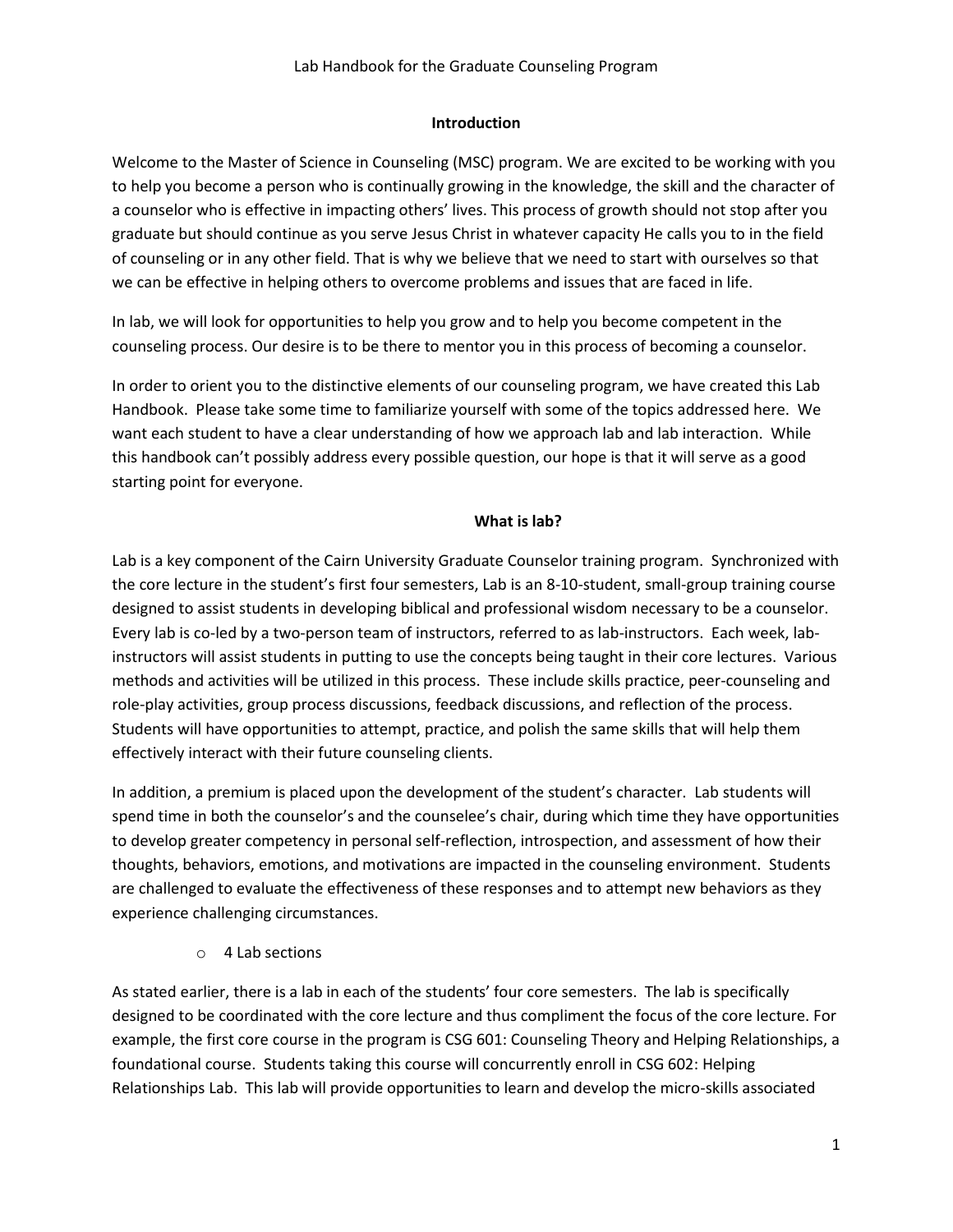with counseling at a foundational level. In this semester students will consider their own life and stories and hear about other student's life and stories with opportunities to empathically practice listening skills.

In the next semester, students will take CSG 611: Individual Assessment and Counseling concurrently with CSG 612: Individual Assessment and Counseling Lab. Building on the previous semester, semester 2 allows the student to begin using the counseling micro-skills in a conceptual framework designed to effectively move the client past his/her obstacles and toward their goal objectives. Both semester one and two are designed to train and develop counselor's abilities to work effectively with individuals.

In the third semester, Students will enroll in CSG 701: Marriage and Family Counseling concurrently with CSG 702: Marriage and Family Lab. This lecture and lab combination will provide the opportunity for students to learn and develop skills related to working with couples and families. In this semester students will address how their own family of origin (FOO) impacts how they interact with others.

Lastly, Semester four consists of CSG 711, Group Theory and Leadership Development and CSG 712: Group Lab. In this final core semester, the focus is on learning and developing group counseling competencies. This final Lab is also designed to showcase the student's comprehension of counseling theory, skills, and ability to design, develop and execute a protocol for effective group counseling. Students in this semester will be expected to step up into leadership roles.

o The Group Dynamic in Lab

Group dynamics is a system of behaviors and psychological processes occurring within a social group (Backstrom, L.; Huttenlocher, D.; Kleinberg, J.; Lan, X. ,2006). Within the lab setting, students may experience a wide range of experiences. Some students may be drawn to other students or leaders. Others may find themselves avoiding or being disrupted by other lab members. Why does silence cause some people to become uncomfortable? What role do certain students take on in a group setting? How does our family of origin experiences impact who we are and how we inter-relate in lab?

Over time, students are invited to look deeper into these facets of the group dynamics and why they are impacted in certain ways by others. Yalom (1995) stated that "everything is grist for the mill", meaning that every interaction, no matter how slight or nuanced has meaning and can be used to enhance ones understanding of themselves and ultimately how they impact others. While this process may feel somewhat unpredictable, or to some even uncomfortable, we can say from considerable experience that your lab-leaders are capable of harnessing this process in a safe and effective way that brings growth and development to those who actively engage in the group process. Our goal is to keep the process of group dynamics safe while at the same time using the process to deeply challenge the student to grow. If at any point you as a student feel that the process is becoming too disruptive, we would ask that you immediately make an appointment with your lab instructors to discuss how you are being impacted.

o What is lab like?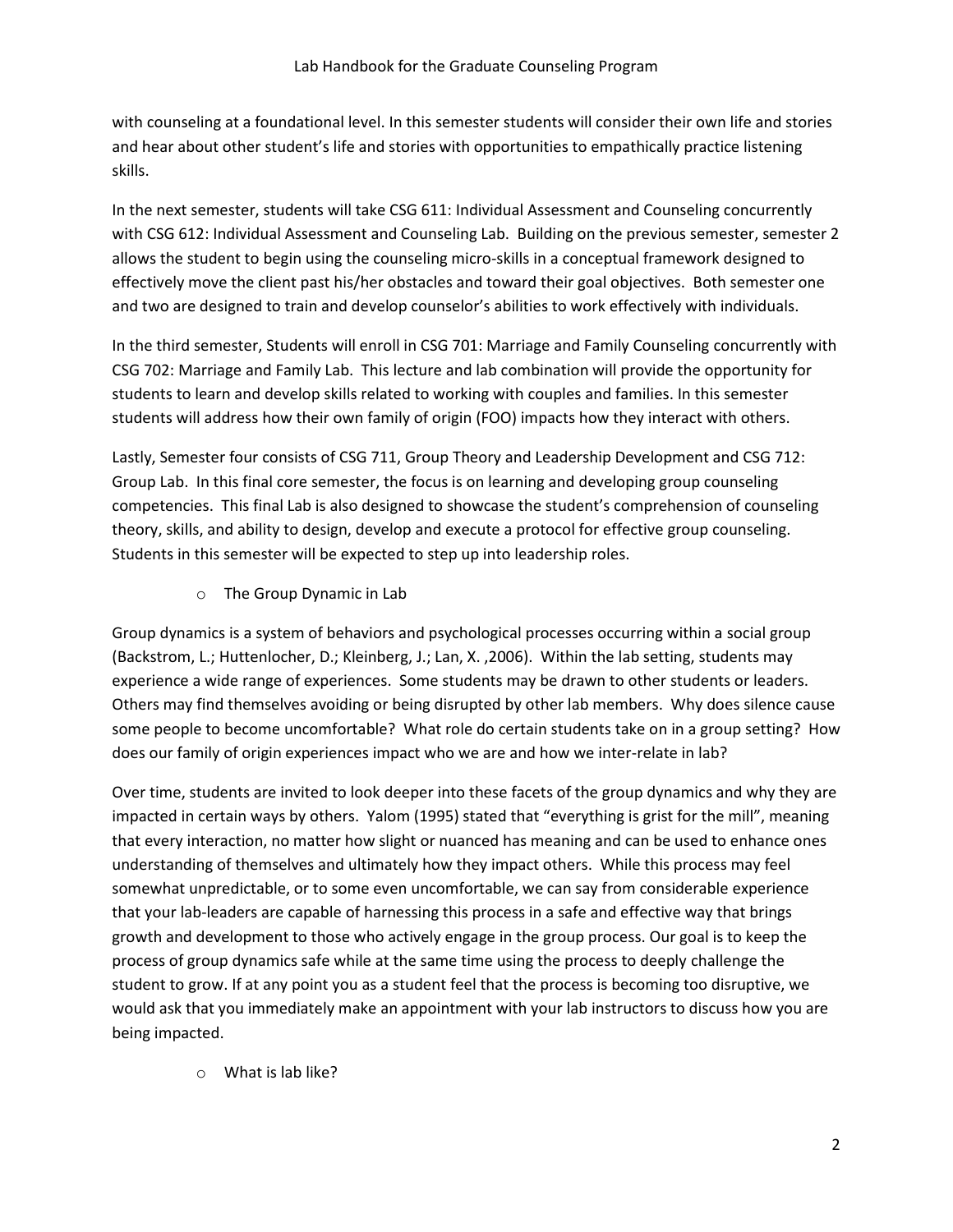Lab can be intimidating. Unlike most graduate lecture-style courses, lab is highly interactive and interpersonal in nature. Lab students are expected to engage with lab-instructors and fellow students in a wide variety of activities and discussions. Some students will struggle with thoughts of how much to share, how often to speak, what others may be thinking of them, and fears of whether or not they say something "wrong" or make a mistake. While lab is a place where the student's skills and abilities are assessed and evaluated, lab is also a place where students are encouraged to take risks, try new things, and learn through a trial-and-error approach.

Typically, the three-hour lab is split into two halves. In the first half of lab, students will typically engage in leader-led activities designed to put into practice the concepts, skills, and ideas that were taught in the core lecture. Lab instructors will take a very hands-on approach in directing the student's work helping, correcting, and redirecting as needed. After a short break midway through the class, lab students will reconvene to do process work. Process work refers to elements which came into play during the first half of lab. In the small-group setting, lab-instructors and students will use their counseling skills to engage one another in a guided self-exploration of the various thoughts, emotions, motivations, and behaviors which were noticed or experienced in the first half of lab. An example of this might exploring with a student who struggled to effectively demonstrate appropriate empathy to another lab member in a training exercise. The goals of this would be to explore the factors which might be keeping a student from performing at the highest possible level.

o What lab is not

While lab is therapeutic, it is not individual therapy. What we mean by this is that the small-group community does provide many of the therapeutic factors normally associated with group therapy such as instilling hope, universalism, altruism, interpersonal learning, and catharsis (Yalom, 1995) to name a few. Labs are a place where character growth and development are expected to occur. Yet some individuals require a higher level of care and attention to various impairments than lab cannot effectively address. Keep in mind that the primary purpose of lab is a vehicle for counselor development in a graduate counselor education program. Occasionally the process and interaction in lab can reveal areas that may require more concentrated focus on specific issues than the lab can provide. When this occurs, lab-instructors may approach students privately and encourage the student to engage in therapy or to regularly meet with a mature Christian who is willing to mentor them to address the concerns they have noticed. The program lab instructors are dedicated to your growth and development and will do everything in their power to appropriately assist in your personal and professional growth and maturity.

o How labs are assigned

In designing our labs, our goals are to create labs which are fairly diverse and have some degree of anonymity. The reason for this is that character growth and group dynamics are most effective when group members experience a sense of universalism across multicultural differences and when group members do not have a high degree of familiarity with other group members (Yalom, 1995). Our hope is that each lab member would enter into lab not knowing other lab members. While this may not always be possible, we do believe it is important enough that if you as a lab student find yourself assigned to a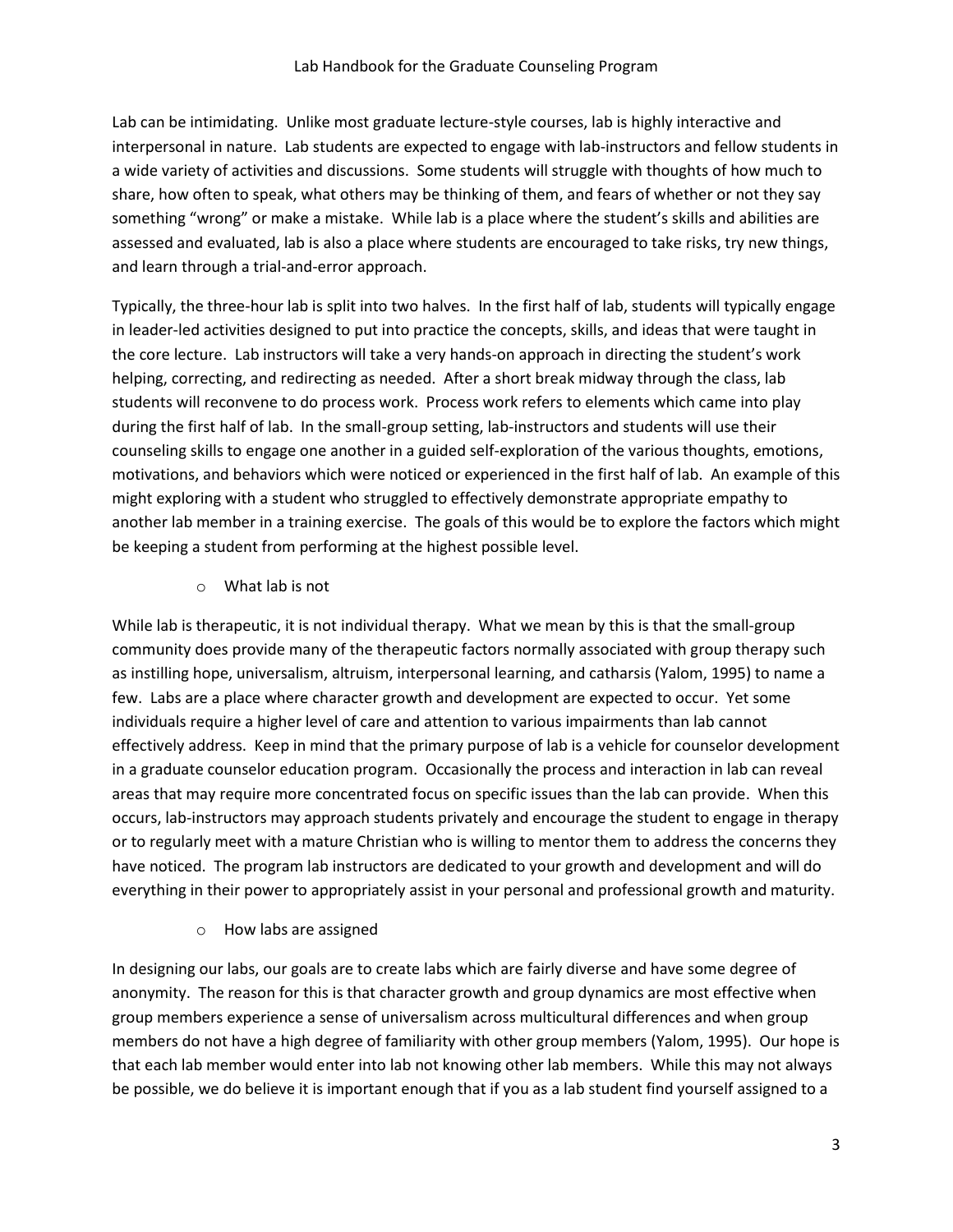lab with a close friend, a relative, a roommate or a former boyfriend/girlfriend, that you would inform the lab Supervisor as soon as possible.

o Roles

Labs are composed of two instructors and up to ten students. At least one of the instructors is a faculty member of the Cairn University graduate counseling program. Typically, co-instructors are graduate interns who are gaining practical experience as they move toward state licensure.

Instructors: The role of the instructor is to lead and direct students through activities, model and demonstrate both technique and character, and to assimilate into the small-group community which develops. In addition, lab-instructors will be critiquing the student's performance and providing graded assessments of both their in-lab performance and various written assignments.

Students: The role of the student is to observe and mimic behaviors and attitudes observed, to try new behaviors, to share with each other the motivations, emotions, and thoughts that are brought up in lab, and to embrace an attitude of interpersonal and intrapersonal curiosity within the lab. As labs are highly interactive; taking a closed, passive, defensive or unengaged approach to lab is unacceptable.

# **Goals of Lab**

# o What is expected

Simply put, lab is highly interactive. Unlike a lecture-style course, Lab is designed to engage the student in a variety of activities designed to aid in the development of counseling skills and character. Students will have opportunities to "try out" various skills and concepts in a wide variety of activities including peer-counseling, role playing, and group process. In addition to learning how to counsel others, student will also have opportunities to experience being in the role of the counselee in structured activities. Students will be evaluated in a number of ways throughout the semester and it is expected that students would show a high degree of initiative in attempting to use the tools that are being taught. Students should embrace these opportunities and understand that through this trial and error process that they can achieve a high level of proficiency.

In addition to the practice opportunities, lab students will also be expected to engage in weekly group process. This portion of lab will facilitate open group dialogue about what the student is learning about themselves in the context of counselor development as well as how they are experiencing certain challenges to the training. Students will be encouraged to provide feedback to each other in an effort to assist in both character and skill development.

o Personal reflection

Lab-students will spend a significant time learning the art and practice of personal self-reflection. The psalmist states that "the purposes of a man's heart are deep waters, and the man of understanding can draw them out" (Proverbs 20:5). Self-reflection can be described as "the capacity of humans to exercise introspection and the willingness to learn more about their fundamental nature, purpose and essence.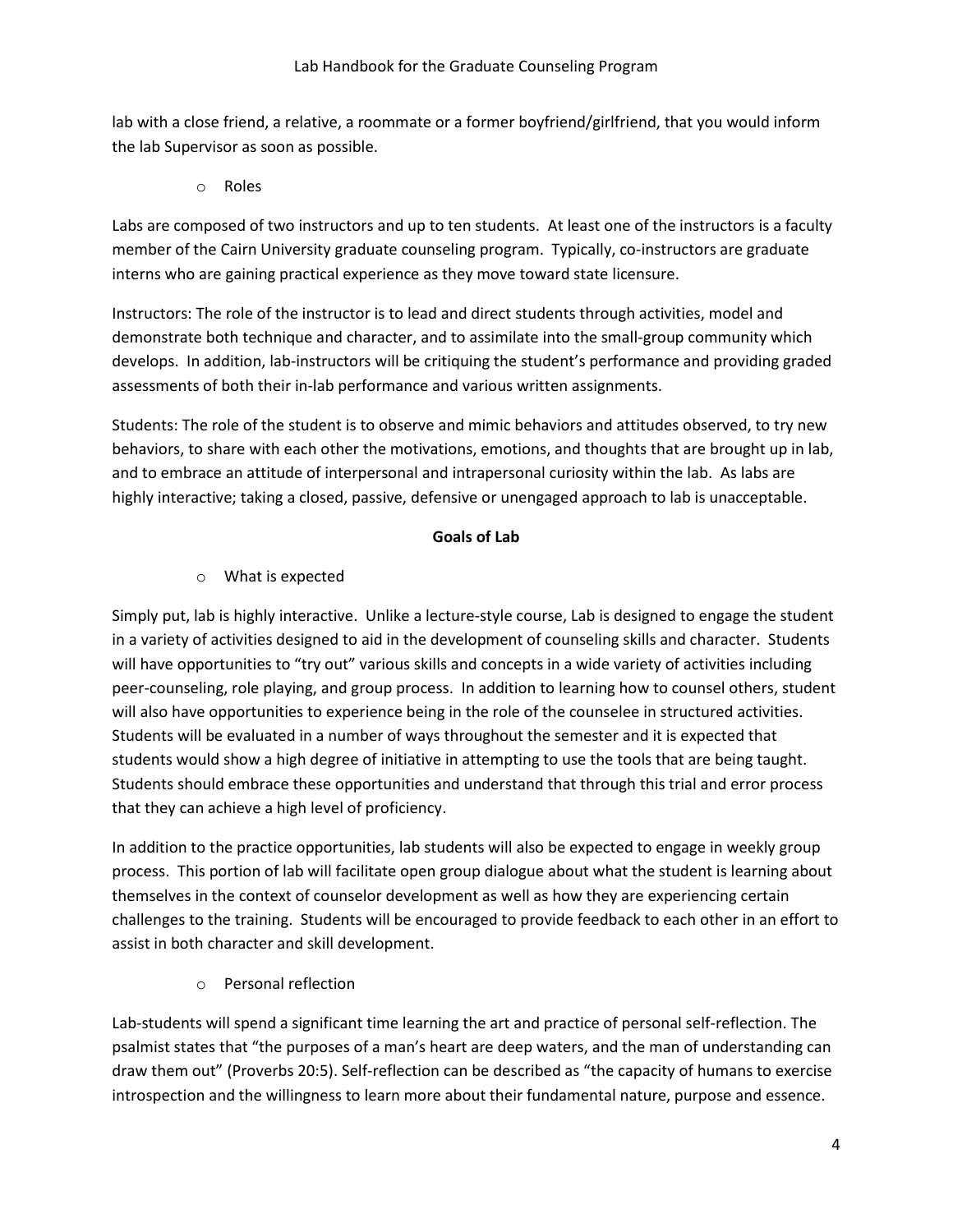Human self-reflection invariably leads to inquiry into the human condition and the essence of humankind as a whole" (A.I. Levine; S. DeMaria Jr.; A. D. Schwartz; A. J. Sim, 2013). It is the process of noticing our own emotions, behaviors and thoughts and how they emanate from our human motives. Often, this occurs in a largely subconscious process, mostly outside of the person's awareness. We believe that the best counselors possess a high capacity for intrapersonal or self-reflection and thus, a significant amount of time will be spent assisting student in developing this skill. To a certain degree, we concur with Socrates that the unexamined life is not worth living. Lab-instructors will use a combination of homework assignments as well in-class activities in an effort to hone this important skill.

#### o Subgrouping

An ideal group setting occurs when all members of the group are anonymous to one another. Anonymity allows each member to be relatively free from the relational power that exerts itself upon one another in relationship. In a sense, when a person enters a group with no pre-existing relationships with other members, they are in a sense free to engage in open, honest dialogue that can help lead them to do important intrapersonal work while positively impacting others. When members in a group have other established relationships, then there are the complicating factors related to managing that relationship which can impair a person's ability to get the most out of the group. This is the basic idea behind dual-relationships which harm the counselor-counselee relationship.

In group theory, subgrouping refers to when cliques or groups within groups begin to manifest in the lifecycle of the group. A subgroup is a group within the group which shares a closer affinity between two or more members and excludes others in the group. Sub-grouping creates imbalance within the group and impairs the effectiveness of the group. For this reason, lab faculty have identified certain rules related to lab membership which must be followed by all members for the lifecycle of the lab.

- If possible, close friends, roommates, relatives, or those with significant relational history should not be grouped together in the same lab. Before the semester begins, lab faculty attempt to ensure that those with any relational history are not grouped together in the same lab. Since the faculty cannot know everyone's relational history, students are encouraged to inform the lab supervisor or lab-instructors before the first lab of the semester if they are paired in such a way. At times, because of scheduling issues, multiple relationships, etc. it may be necessary to pair individuals who know each other. In those situations those individuals are asked to be vigilant in making sure that their outside relationship is not hindering the lab process. If that starts to occur, it is essential that the students immediately set up an appointment with the lab instructors to discuss what is happening.
- Lab students are prohibited from engaging in lab-type discussion outside of the lab. All lab-type discussions must be done in the context of the entire lab when lab leaders are present.
- Lab students are urged to exercise caution in engaging in social activities outside of lab with lab members during the academic year.
- Lab students are prohibited from engaging in romantic relationships with other members of their lab during the academic year.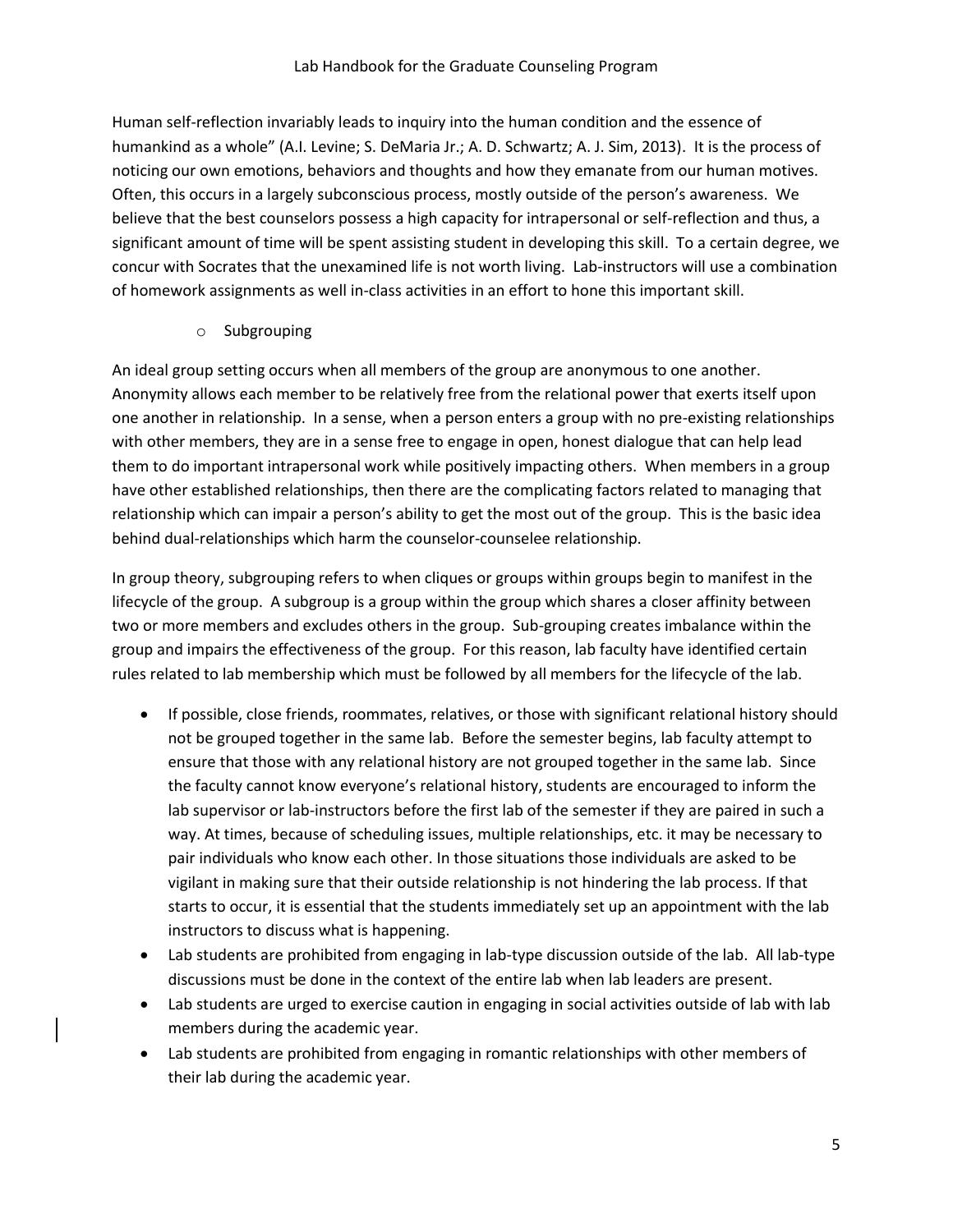#### o Process Awareness

A significant component of lab, as well as group therapy involves a concept called process. To better understand what process is, it is sometimes easier to describe it by defining what process isn't, and that is content. In a group discussion, content refers to the things, or topics that are being discussed. It is the content of the actual discussion. Process involves the way the discussion is taking place; who is involved, who is remaining un-engaged, who is upset or annoyed, who wants to soothe hurt feelings, who wants to gain approval? As lab students gain in skill and awareness, they will grow in their ability to identify various elements of group process and harness them for group growth and interpersonal learning.

o Affect tolerance

Another aspect of Lab that deserves mention is affect tolerance. Affect tolerance is the ability to withstand or endure significant amounts of emotional disruption. In a sense, it is the ability to endure emotional stress without having to resort to a fight, flight, or freeze response. This is something which is tremendously important to develop as a counselor, and something that can't simply be learned from a training manual. Though lab leaders are adept at managing a safe lab experience, most students will experience moments of strong emotion and will be guided in developing methods for working through this disruptions in effective and beneficial ways. The character of resilience is essential for the counselor and growth in affect tolerance is an indication that the student has the kind of resilience needed for a future counseling practice.

o Character development

At Cairn University, we believe that a counselor's character is a critical component of the counseling process. We believe that effective counselors must commit themselves to a routine of deep, personal self-reflection designed to assist in their own personal sanctification. Our model for this is Christ himself. Throughout the lab journey students will be instructed to analyze and assess various aspects of themselves, their emotions, their thoughts, their behaviors, and their motives and determine how their character might need to undergo some refinement. We believe that competent counseling is a product of several aspects and character development is foundational.

o Practice of skills

Counselors utilize a set of skills to assist in moving people toward their established goals. These skills include developing competencies for effective listening, data collection, reflecting, challenging and more. Like building blocks, students will learn and practice these skills one at a time and have opportunities to use them in concert with one another in individual, couples, family and group contexts and role plays. Through the progression of lab, students will be able to hone these skills effectively.

o Practice of models/theories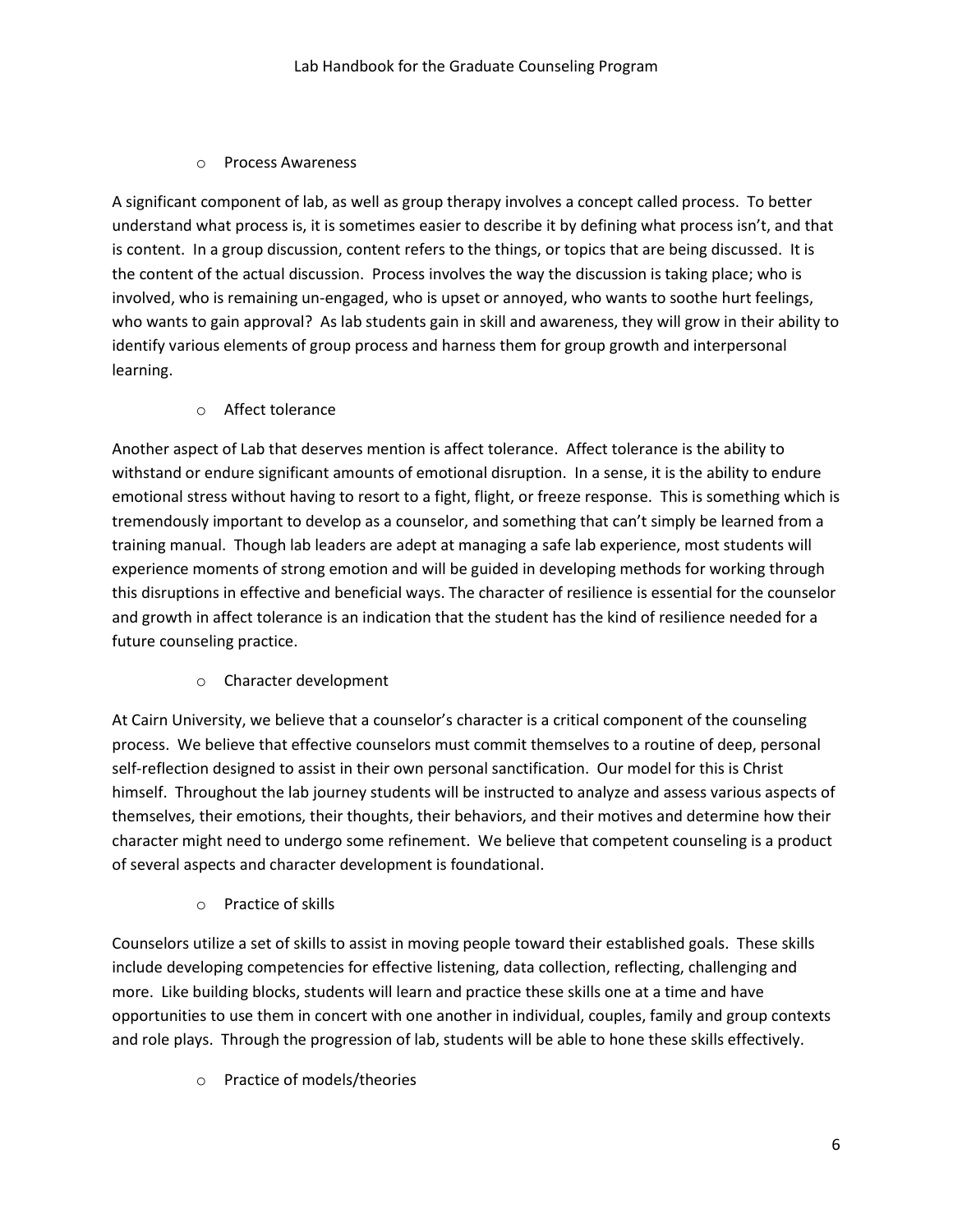Similar to the development of counseling skills, lab students will be taught various approaches and techniques to use in the counseling context. Theories and models of counseling provide a process through which counseling skills are employed. Students will use lab as their place to experiment with various schools of thought as it pertains to how humans think, emote, behave, and are motivated and how this inter-related process can be used to help foster change. Students will be encouraged to view models of psychology through a Biblical worldview lens as a way of assessing various aspects of human nature and functioning.

#### **What is Expected**

o Confidentiality

Confidentiality is a foundational component of the counseling relationship. Confidentiality refers to the concept of keeping private information private. In a counseling relationship, the counselor is required to protect the counselees name and the information discussed protected from disclosure to others. In a similar way, Labs are places where the things discussed within the lab are not shared with others outside the lab group. It would be unreasonable to ask lab-students to engage in a level of interpersonal selfreflection and disclosure without providing a high level of safety from exposure. That means that each lab-member, including the lab-instructors are required to hold themselves at a professionally responsible level of behavior, agreeing to not disclose the contents and discussions in lab to those not part of their lab. Lab members will be required to review components related to lab confidentiality at the start of the academic year and pledge their adherence to confidentiality. Violations to this standard will be addressed by the lab-instructors and the lab-supervisor and may include discipline and a reduced grade for the semester. Although this policy is strictly enforced, the student may share what God is doing in their lives through the process of lab with others. The key distinction is that when doing so, they must make sure that they do not disclose any information concerning other students. Even the acknowledgement of who is in the student's lab could be inappropriate and therefore a breach of confidentiality.

o Expectations for attendance

Unlike undergraduate education, graduate-level education presupposes an assumption of elite scholarship. Graduate-level scholarship requires a high degree of diligence, commitment and personal sacrifice. In addition, the lab environment revolves around several critical small-group principles, one of which is a commitment to regular attendance and active participation. For these reasons, each student is expected to attend all scheduled lab sessions each semester. Students who miss more than two lab sessions will have their grade lowered to no better than a C+, and will be required to repeat the section the following year. Students who come after class attendance is taken are counted as absent. If you believe that you will not be able to achieve this level of attendance, it is recommended that you speak with your lab instructor immediately.

# **Academics**

o Minimum grade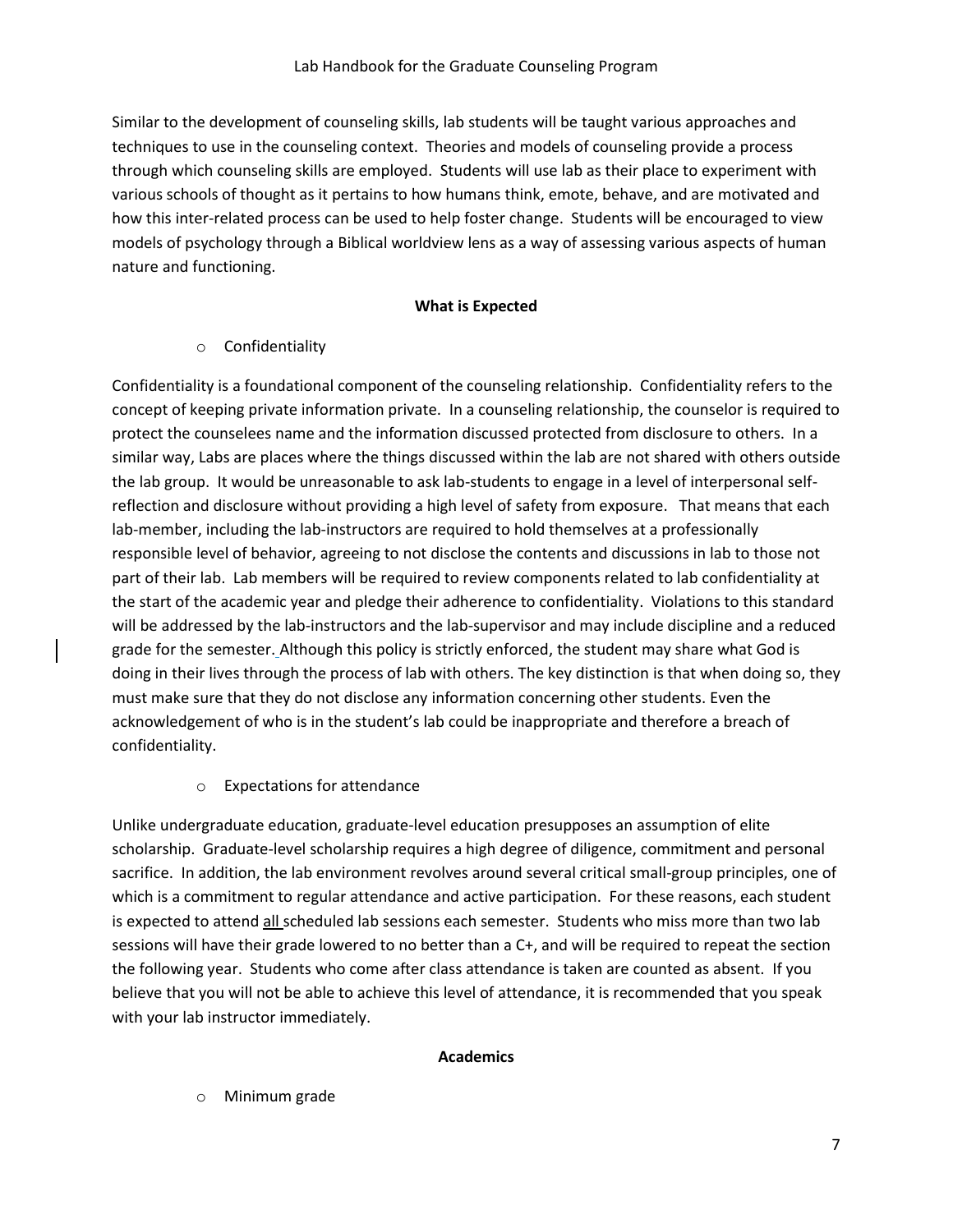Much like the attendance policy, grading at the graduate level is also at a higher level than at the undergraduate level. The Cairn University Graduate Counseling program requires that students achieve a 3.0 cumulative GPA in order to graduate. Additionally, students are required to pass each lab with a letter grade of "B" or better to advance to the next lab. Any student who fails to achieve a final grade of "B" or better will be required to re-enroll in that lab. Because labs are scheduled for an entire year, not just a semester, any student reenrolling for a spring semester lab will also be required to audit the upcoming fall lab which precedes the lab they are re-enrolling in. This will require the student to perform all lab-activities in the fall semester as they prepare to re-take the spring lab.

#### o Lab Evaluations

Lab students are evaluated throughout the semester. Various assignments and activities, along with a cumulative evaluation of the quality and quantity of lab participation all intersect to provide the arena that student's performance will be measured against. Through-out the semester, lab instructors will provide instruction and corrective feedback on the effectiveness of the student's demonstration of skill, techniques and other details germane to the field of counseling. While a student is encouraged to not react too strongly to having their attempts corrected, a student who receives a disproportionate amount of corrective feedback may need to invest more time and effort in practicing their craft.

At the mid-semester mark, lab instructors will meet with each lab student and conduct a mid-semester evaluation. This may be done one-on-one, or in a group format. This evaluation is an opportunity for the lab instructor and student to review the student's strengths and weaknesses, abilities and development areas and devise a plan to improve the areas that may need more attention. If a student appears to be in danger of failing to perform at an acceptable level, the lab leaders will inform the student so that the student has sufficient time to improve their overall performance to a passing level.

At the end of the semester, lab instructors will once again meet with each lab student and conduct an evaluation. This also may be done one-on-one, or in a group format. Again, this evaluation is an opportunity for the lab instructor and student to further review the student's strengths and weaknesses, abilities and development areas and devise a plan to improve the areas that may need more attention for the following semesters.

# o Mentoring

Occasionally, students who are having difficulty in lab will benefit from some tutoring, guidance and mentoring in various aspects of lab. The Oasis counseling center is staffed with graduates and interns of the graduate counseling program. Lab students may request assistance for lab mentoring from the Oasis counseling center at no cost to them. Examples of assistance range from tutoring for writing better reflection papers, increased self-awareness, improved demonstration of empathy, or increased capacity for reflection.

We will be praying specifically for you and your journey with us through the process of lab. May God richly bless you, The Lab Team